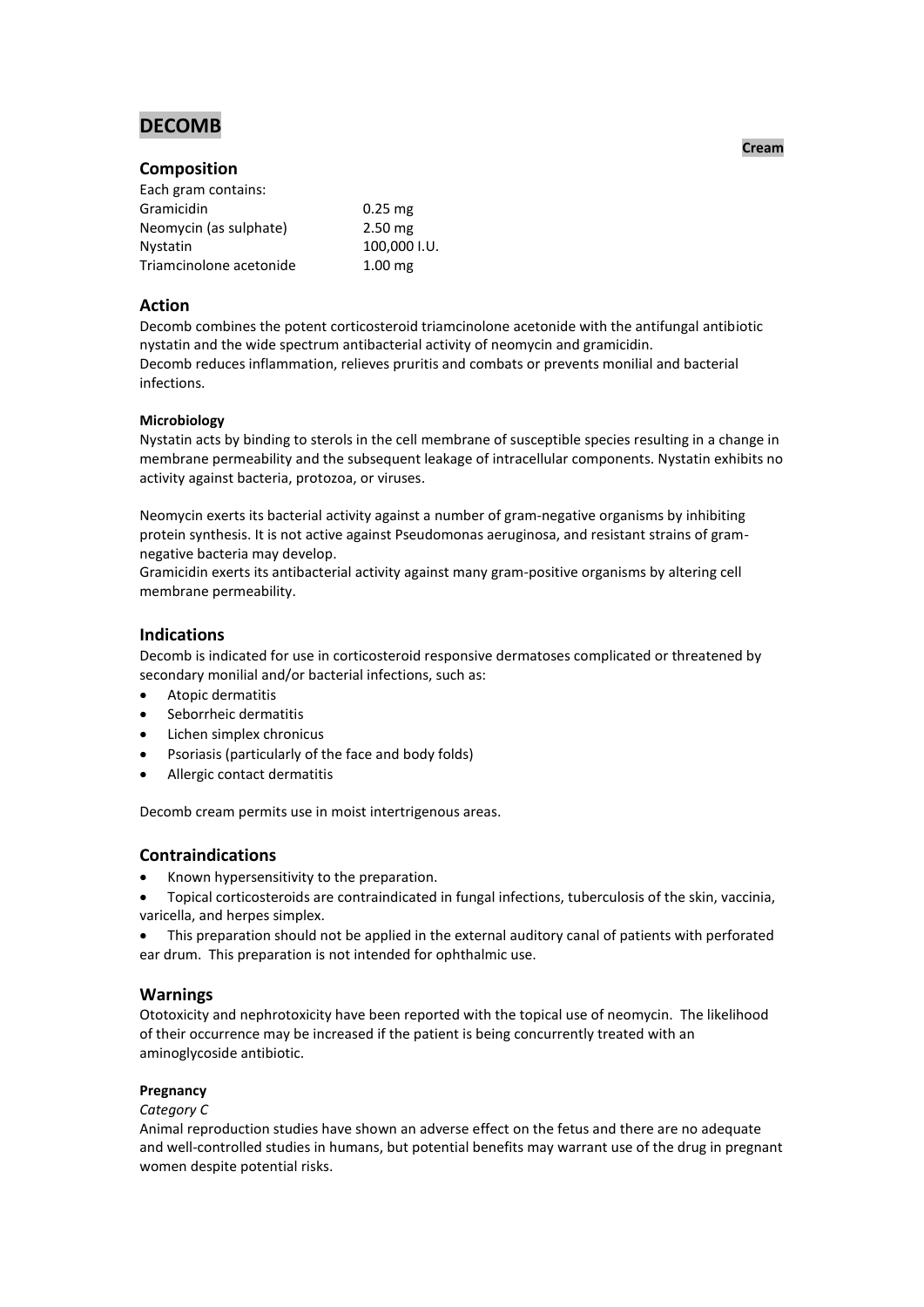#### **Nursing Mothers**

It is not known whether topical application of corticosteroids can result in sufficient systemic absorption to produce detectable quantities in breast milk. Therefore, caution should be exercised when topical corticosteroids are applied to nursing women.

#### **Paediatric Use**

Pediatric patients may demonstrate greater susceptibility to topical corticosteroid-induced Hypothalamic-pituitary-adrenal (HPA) axis suppression and Cushing's syndrome than mature patients, because of a larger skin surface area to body weight ratio. Therefore, application of topical corticosteroids to children should be limited to the least amount compatible with an effective therapeutic regimen.

#### **Adverse Reactions**

The following local adverse reactions have been reported infrequently and are listed in an approximate decreasing order of occurrence: burning, itching, and irritation, dryness, folliculitis, hypertrichosis, acneiform eruptions, hypopigmentation, perioral dermatitis, and allergic contact dermatitis, maceration of the skin, secondary infection, skin atrophy, striae, and miliaria.

It should be noted that these adverse reactions might occur more frequently with occlusive dressings, tight-fitting diapers or plastic pants.

Hypersensitivity to Nystatin is extremely uncommon. Sensitivity reactions following the topical use of gramicidin are rare.

Signs of a sensitivity reaction to neomycin may also appear, usually in the form of a low-grade reddening with swelling, dry scaling or itching, or simply as a failure to heal. During long-term use of neomycin containing preparations, periodic examination for such signs is recommended. If they occur, patients should be advised to discontinue treatment.

Allergic cross-reactions may occur that could prevent the future use of any or all of the following antibiotics for the treatment of infections: kanamycin, paromomycin, streptomycin and Gentamicin.

#### **Precautions**

If sensitization or irritation occurs, discontinue use. If the sensitivity is attributed to the antibiotic component, the patient should avoid neomycincontaining preparations in the future.

When using neomycin-containing preparations to control secondary infection in chronic dermatomes, it should be borne in mind that the skin is more liable to become sensitive to other substances, including neomycin.

If local infection should continue or become severe, or in the presence of systemic infection, appropriate antimicrobial therapy should be instituted. If a favourable response is not obtained, the use of this preparation should be temporarily discontinued, until the infection has been controlled.

If extensive areas are treated or if the occlusive technique is used, the possibility exists of increased systemic absorption and suitable precautions will be required in patients with electrolyte imbalance, gastrointestinal disturbances, diabetes, myopathy, cataract, renal or hepatic impairment, osteoporosis, and hemorrhage.

As with other antibiotic-containing topical preparations, prolonged use may result in an overgrowth of non-susceptible fungi. Appropriate measures should be taken if this occurs.

Because of the concern of possible nephrotoxicity and ototoxicity associated with neomycin, this preparation should not be used over a wide area or for extended periods. Systemic absorption of topical corticosteroids has produced reversible HPA axis suppression, manifestations of Cushing's syndrome, hyperglycemia and glucosuria in some patients.